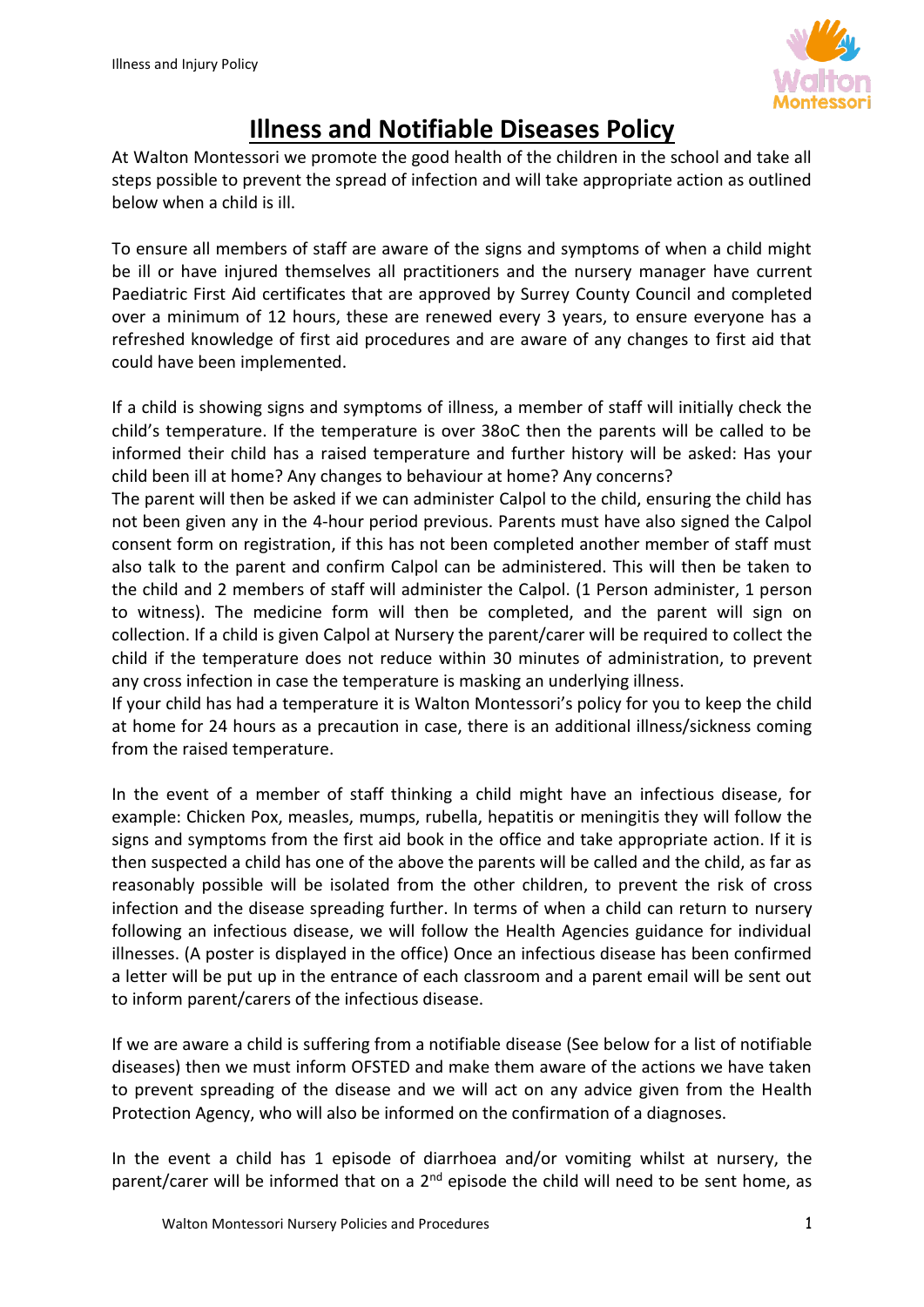

this could be the start of a infection. If the child is sent home with diarrhoea and/or vomiting they cannot come back to nursery until 48 hours after their last episode. This is explained to the parents on the phone call of the 2nd episode and again when they collect their child.

Also if the child has had diarrhoea and/or vomiting whilst at home they must stay at home until 48 hours after their last episode, to ensure they are no longer contagious and recovered from the illness they may have had.

Staff must always follow hygiene procedures when dealing with ill children and bodily fluids, gloves and aprons must be worn and disposed of in the clinical waste bin immediately.

In the unlikely event we are unable to contact the child's parent/carers, or their emergency contacts, then the nursery manager will assume responsibility. When a child first starts at the nursery parents are required to sign a permission form for emergency treatment to be given to their child in their absence, this allows us to accompany the child to hospital if needed. In this event the child's key person will go to hospital with the child, taking all relevant paperwork: Contact details, health requirements and all information on the child. If in the event the member of staff does not feel confident to go with the child the nursery manager will accompany the child to hospital. The parents will be informed of where the child is taken and when arrived at hospital where they are. The nursery manager must attend the hospital once the setting has closed for the day to ensure the child is recovering sufficiently.

The above exclusion periods also relate to staff, volunteers and students.

At Walton Montessori Nursery we have numerous First Aid boxes located in:

- Office
- Elm Room
- Oak Main Room
- Kitchen
- Garden

These are checked on a monthly basis and replenished as needed. All out of date bandages or items will be used in the role play areas of the classrooms.

The following table shows Walton Montessori's exclusion periods for the most common illnesses: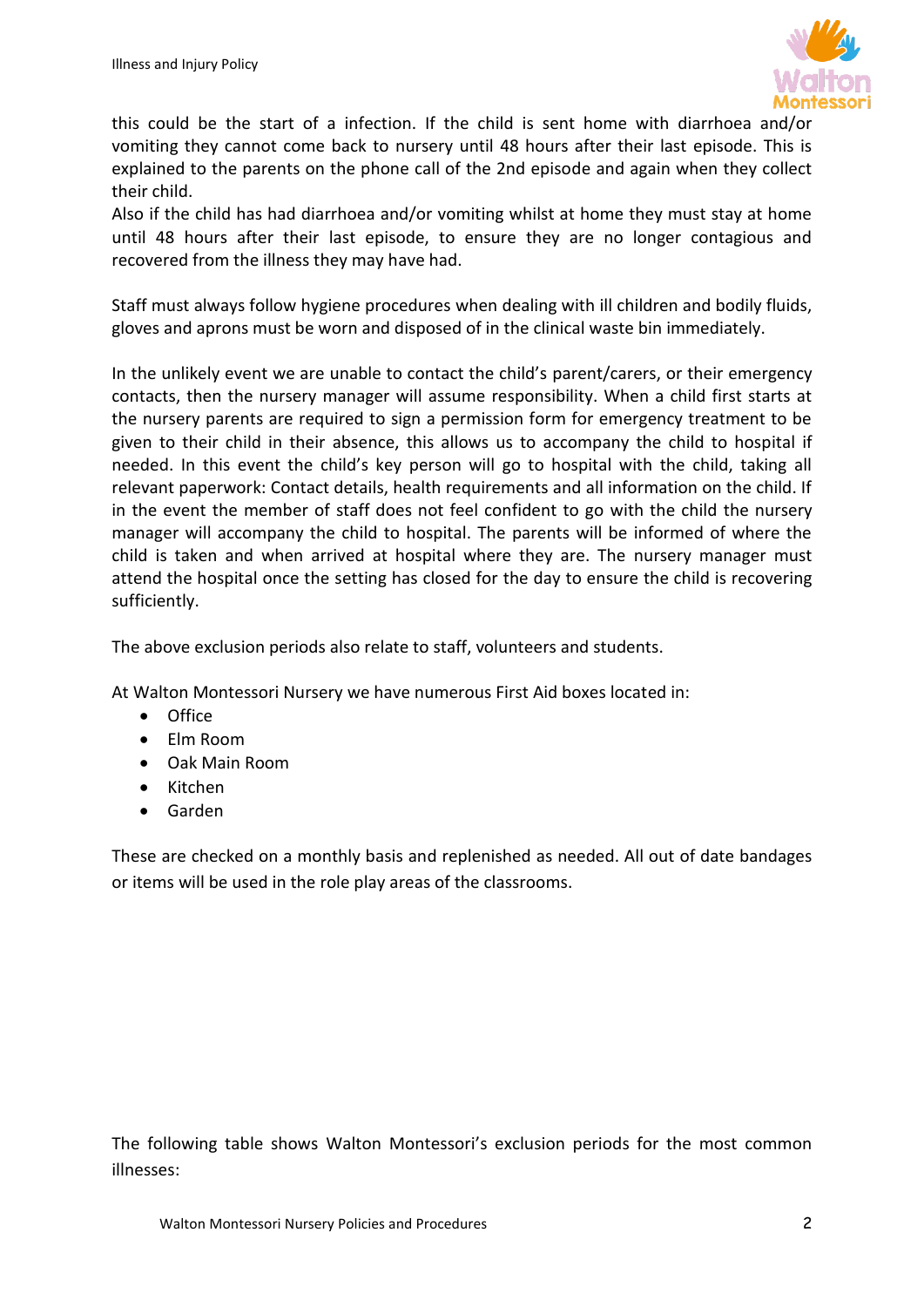

| <b>Walton Montessori Nursery Illness Exclusion Periods</b> |                                                   |                                                                                   |  |
|------------------------------------------------------------|---------------------------------------------------|-----------------------------------------------------------------------------------|--|
| <b>Illness</b>                                             | <b>Exclusion Period</b>                           | <b>Notes</b>                                                                      |  |
| High Temperature above 38oC                                | 24 Hours with a normal<br>temperature             | Will be sent home if<br>given Calpol and temp<br>does not reduce after<br>30 mins |  |
| Diarrhoea and/or vomiting                                  | 48 Hours after last Episode                       |                                                                                   |  |
| Chicken Pox                                                | Until<br>all the<br>spots<br>have<br>scabbed over |                                                                                   |  |
| Conjunctivitis                                             | <b>NO EXCLUSION</b>                               | Must get treatment                                                                |  |
| <b>German Measles</b>                                      | Six days from the onset of<br>the rash            |                                                                                   |  |
| Impetigo                                                   | 48 Hours after medication<br>has started          |                                                                                   |  |
| <b>Measels</b>                                             | 4 Days after the onset of the<br>rash             |                                                                                   |  |
| <b>Scabies</b>                                             | 24 Hours after the first<br>treatment             |                                                                                   |  |
| <b>Scarlet Fever</b>                                       | 24 Hours after medication<br>has started          |                                                                                   |  |
| Flu                                                        | Until well                                        |                                                                                   |  |
| TB (Tuberculosis)                                          | <b>Consult Local HPU</b>                          | 0845 8942944                                                                      |  |
| <b>Whooping Cough</b>                                      | Five days after medication<br>has started         |                                                                                   |  |
| Diphtheria                                                 | <b>Consult Local HPU</b>                          | 0845 894 2944                                                                     |  |
| Hepatitis A                                                | 7 days after onset of jaundice                    |                                                                                   |  |
| Meningitis                                                 | Until well                                        |                                                                                   |  |
| <b>Mumps</b>                                               | 5 days after the swelling<br>started              |                                                                                   |  |
| <b>Prescribed Antibiotics</b>                              | 24 Hours after the start of<br>the course         |                                                                                   |  |

#### **Meningitis procedure**

If a parent informs the nursery that their child has meningitis, the nursery manager will contact the Infection Control (IC) Nurse for their area. The IC Nurse will give guidance and support in each individual case. If parents do not inform the nursery, we will be contacted directly by the IC Nurse and the appropriate support will be given. We will follow all guidance given and notify any of the appropriate authorities including Ofsted if necessary.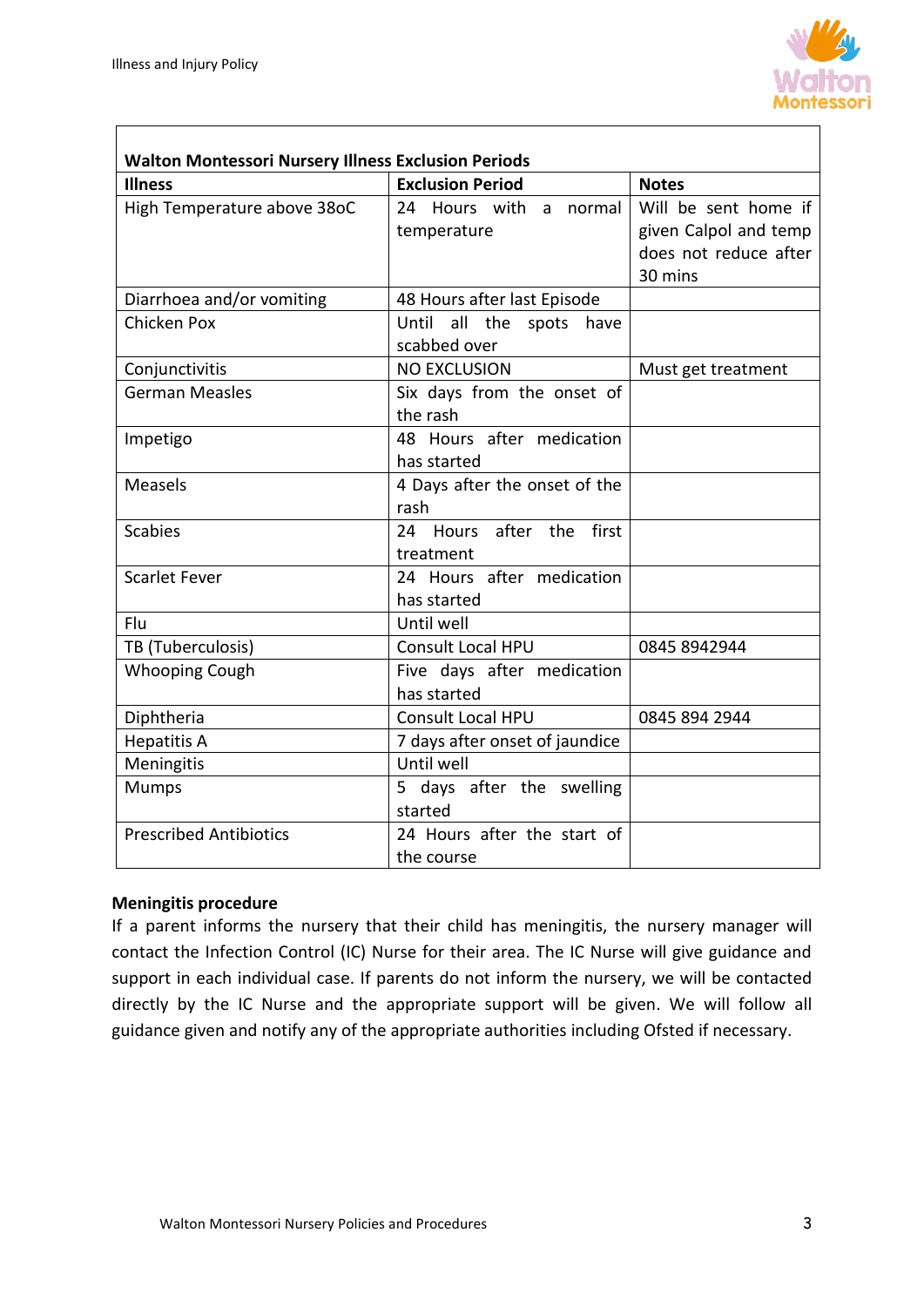

#### **Transporting children to hospital procedure**

The nursery manager/staff member must:

- Call for an ambulance immediately if the sickness is severe. DO NOT attempt to transport the sick child in your own vehicle
- Whilst waiting for the ambulance, contact the parent(s) and arrange to meet them at the hospital
- Redeploy staff if necessary to ensure there is adequate staff deployment to care for the remaining children. This may mean temporarily grouping the children together
- Arrange for the most appropriate member of staff to accompany the child taking with them any relevant information such as registration forms, relevant medication sheets, medication and the child's comforter
- Inform a member of the management team immediately
- Remain calm at all times. Children who witness an incident may well be affected by it and may need lots of cuddles and reassurance. Staff may also require additional support following the accident.

#### **Notifiable Diseases**

**The below list outlines which diseases are classified as 'Notifiable' to the Health Protection Agency and OFSTED.**

**Health Protection Agency: 0345 894 2944** 

**OFSTED: 0300 123 1231**

#### **A**

Acute Encephalitis

Acute Haemophilus Influenzas Meningitis

Acute Infectious Hepatitis A

Acute Infectious Hepatitis B

Acute Infectious Hepatitis C

Acute Infectious Hepatitis Other

Acute Meningococcal Meningitis

Acute Other Specified Meningitis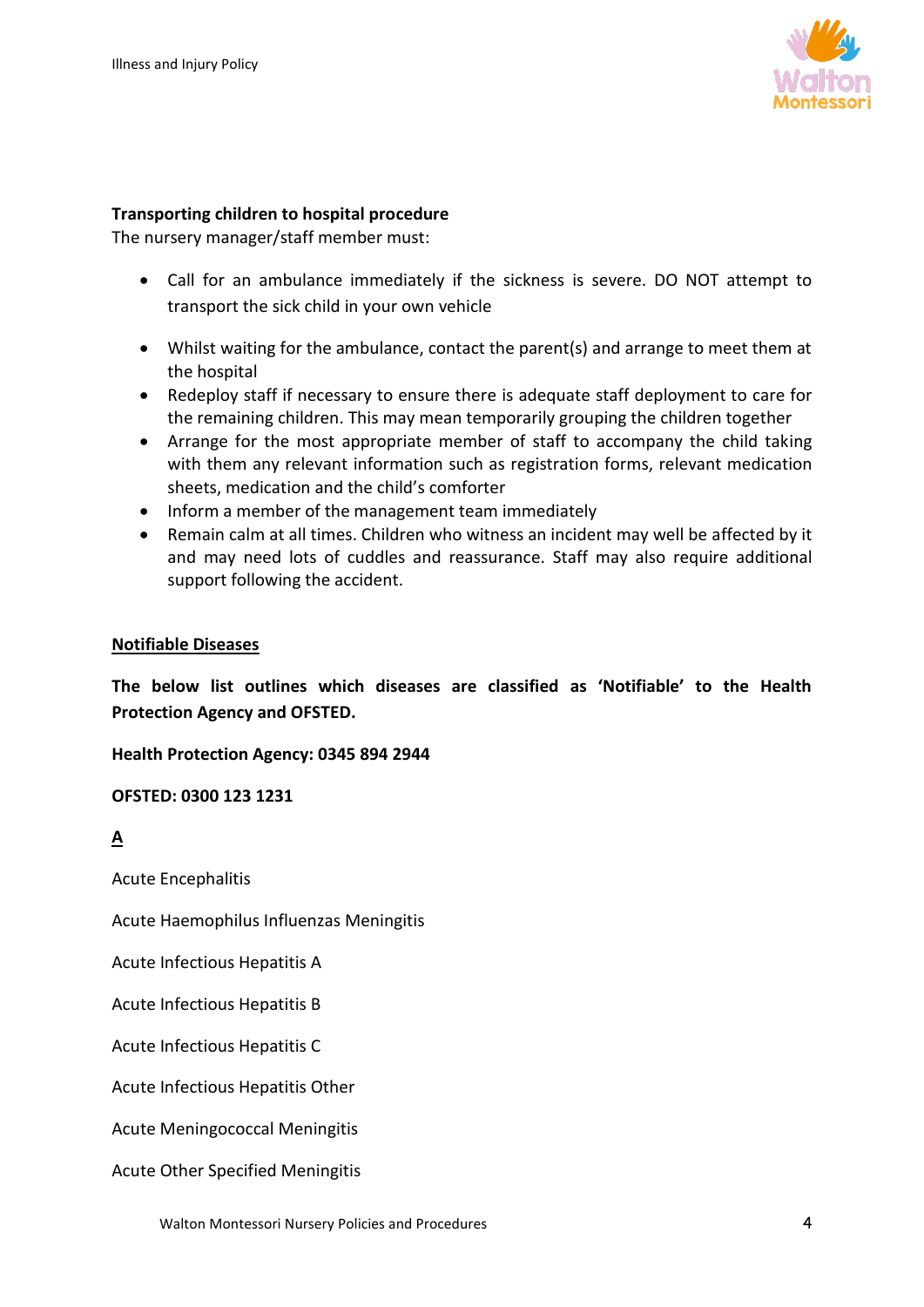

- Acute Poliomyelitis
- Acute Unspecified Meningitis
- Acute Viral Meningitis
- Adenoviral Gastroenteritis
- Adenoviral Infection Other or Unspecified
- Adenoviral Pneumonia
- Aeromonas Sepp
- Amoebic Dysentery
- Anthrax
- Arcobacter Butzleri Gastroenteritis

Ascaris

Atypical Mycobacterial Infection Other

Atypical Mycobacterial Infection Pulmonary

Atypical Mycobacterial Infection Unspecified

#### **B**

Bacterial Meningitis Unspecified Campylobacteriosis

Botulism

Brucellosis

# **C**

Chikungunya VHF

Chlamydial Conjunctivitis

Cholera

Clostridium Difficile Associated Disease (CDAD)

Coronavirus

Corynebacterium Infection Non-Toxigenic

Creutzfeldt Jakob Disease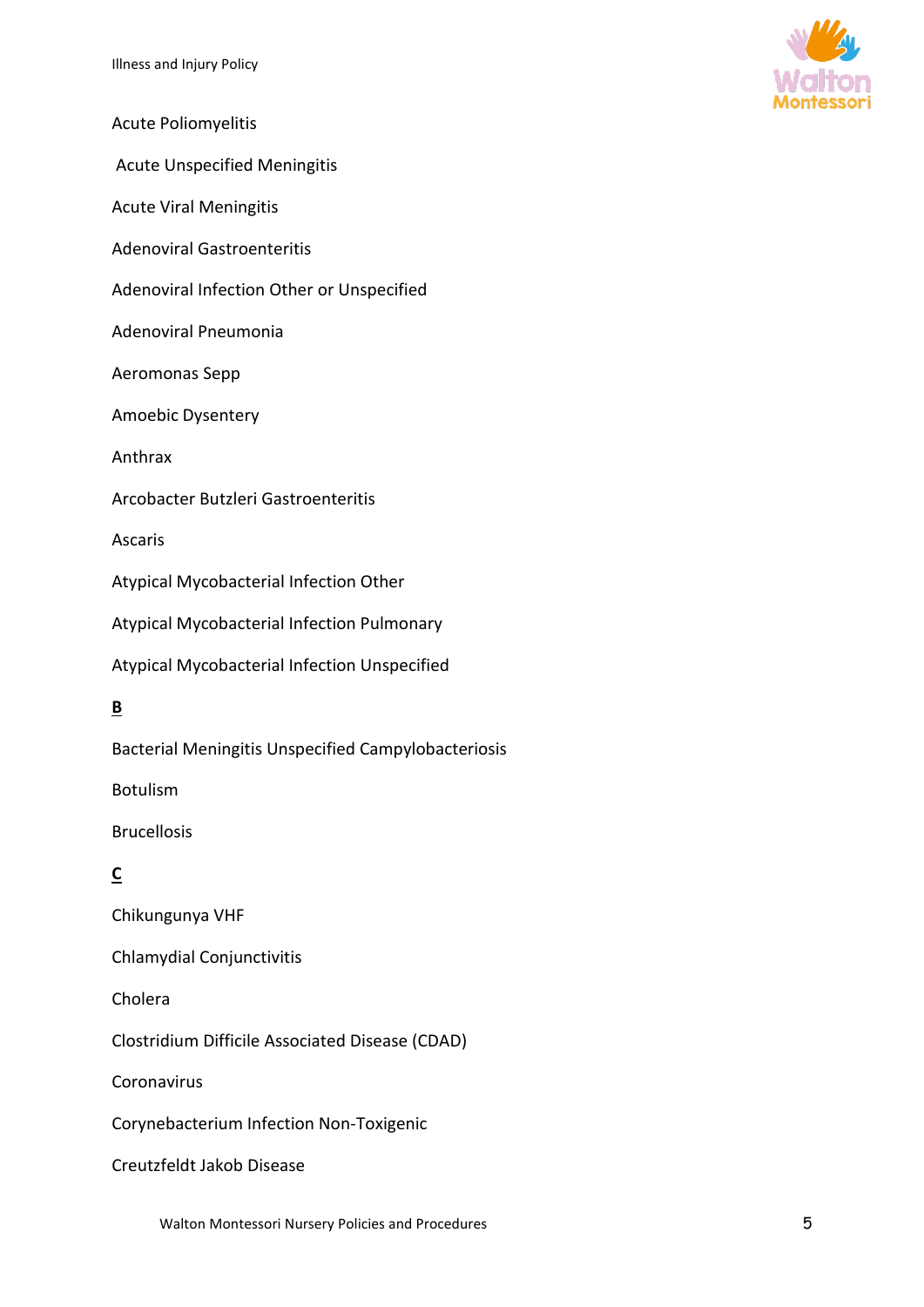

Creutzfeldt-Jakob Disease Genetic

Creutzfeldt-Jakob Disease Sporadic

Cryptosporidiosis

## **D**

Dengue Fever

Diphtheria

Dysentery

### **E**

E. Coli Infection O157 Non-VTEC

E. Coli Infection Other or Unspecified

E. Coli Infection VTEC

E. Coli Infection VTEC O157

Entamoeba Dispur Gastro-Enteritis

Enterobacter

Enteric Fever Not Further Specified

Enteric Fever Paratyphoid Fever

Enteric Fever Typhoid Fever

Enteroviral Meningitis

Enterovirus Infection Other or Unspecified

Enterovirus Infection Unspecified

Erythema Infectiosum (Fifth Disease)

#### **F**

Food Poisoning – Formally Notified

Food Poisoning – Otherwise Ascertained

# **G**

Gastroenteritis Unspecified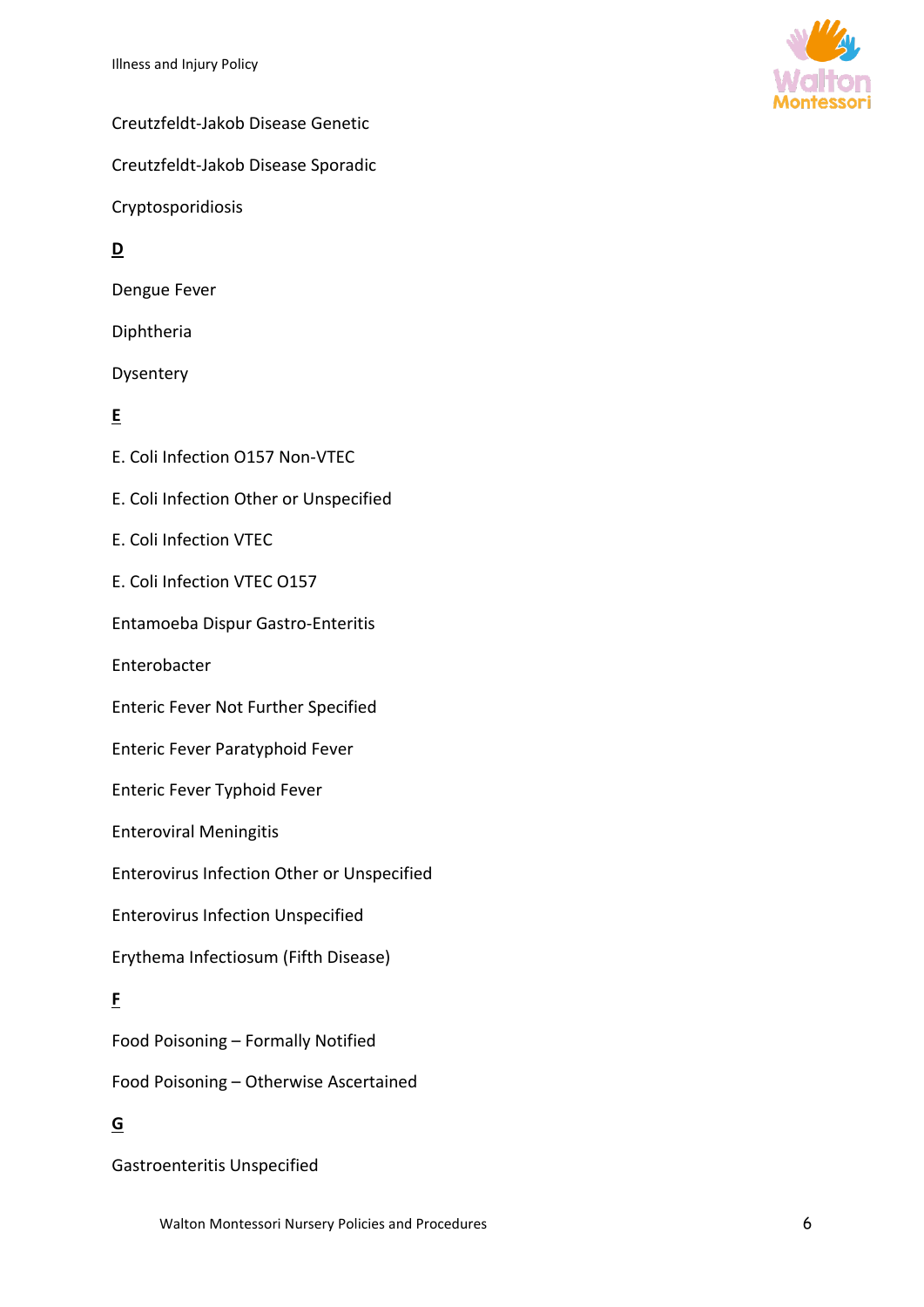Giardia

Giardiasis

Glandular Fever

Glandular Fever Epstein Barrvirus

#### **H**

Haemolytic Uraemic Syndrome (HUS)

Haemophilus Influenza Infection Specified

Hand Foot and Mouth Disease

Hepatitis A Unspecified

Hepatitis B Chronic

Hepatitis B Unspecified

Hepatitis C Chronic

Hepatitis C Unspecified

Herpesviral Meningitis

#### **I**

Impetigo

Infectious Bloody Diarrhoea

Influenza Avian

Influenze or Flu-Like Illness

Influenza Other Identified

Influenze Swine

Invasive Group A Streptococcal Disease

#### **L**

Legionnaires' Disease

Leprosy

Leptospirosis

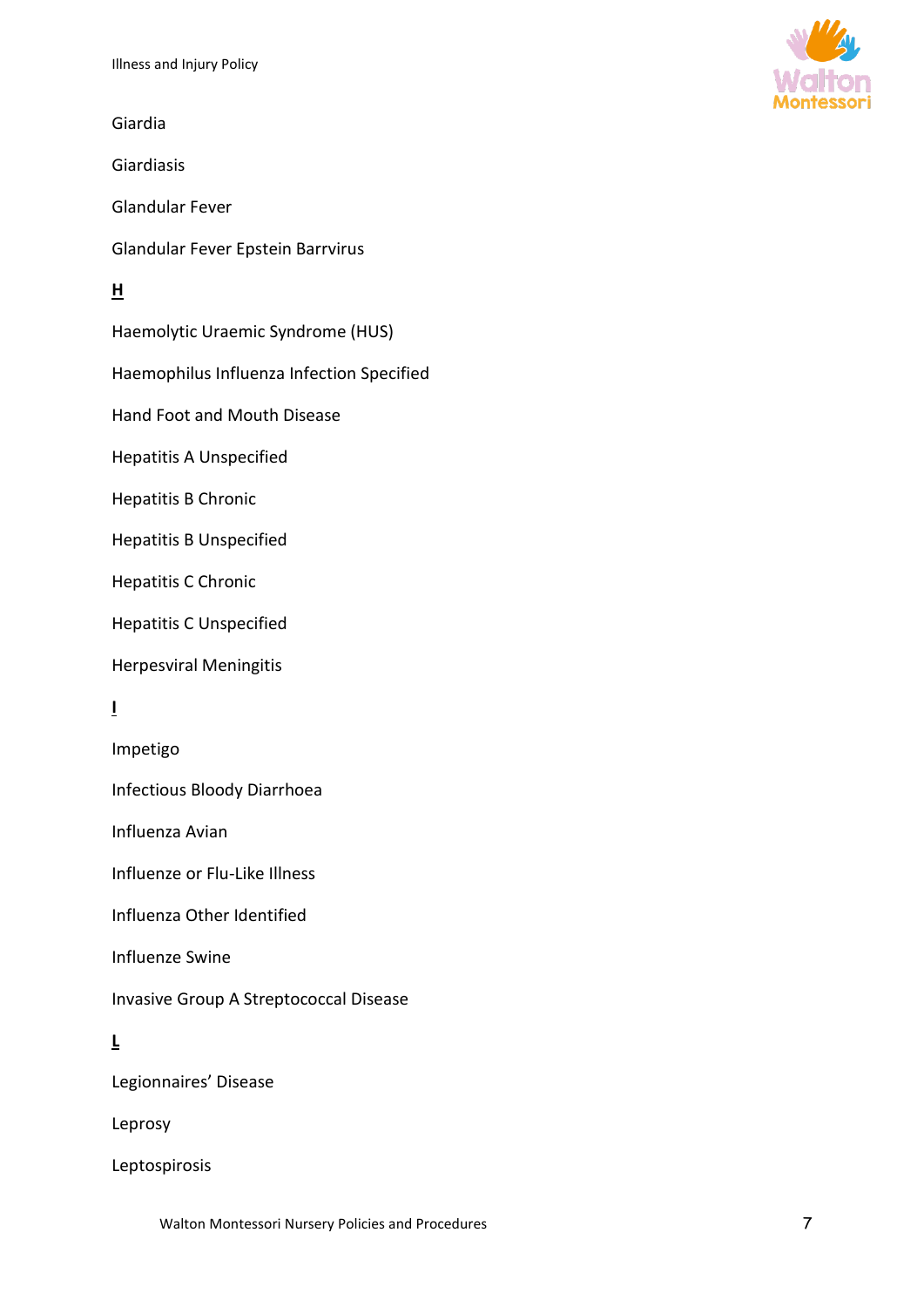

Leptospirosis Unspecified

Listeriosis

Lyme Disease

### **M**

Malaria

Measles

Meningococcal Infection Other

Meningococcal Infection Unspecified

Meningococcal Septicaemia (Without Meningitis)

Meningococcaemia

MRSA PVL

Mumps

Mycoplasma Pneumonia

# **N**

Neonatal Chlamydial Conjunctivitis

Neonatal Conjunctivitis Unspecified

Neonatal Listeriosis

Noroviral Gastroenteritis

# **O**

Ophthalmia Neonatorum

Orff Disease

# **P**

Paratyphoid Fever

Parvovirus Infection

Plesiomonas Shigelloides Infection

Pneumococcal Infection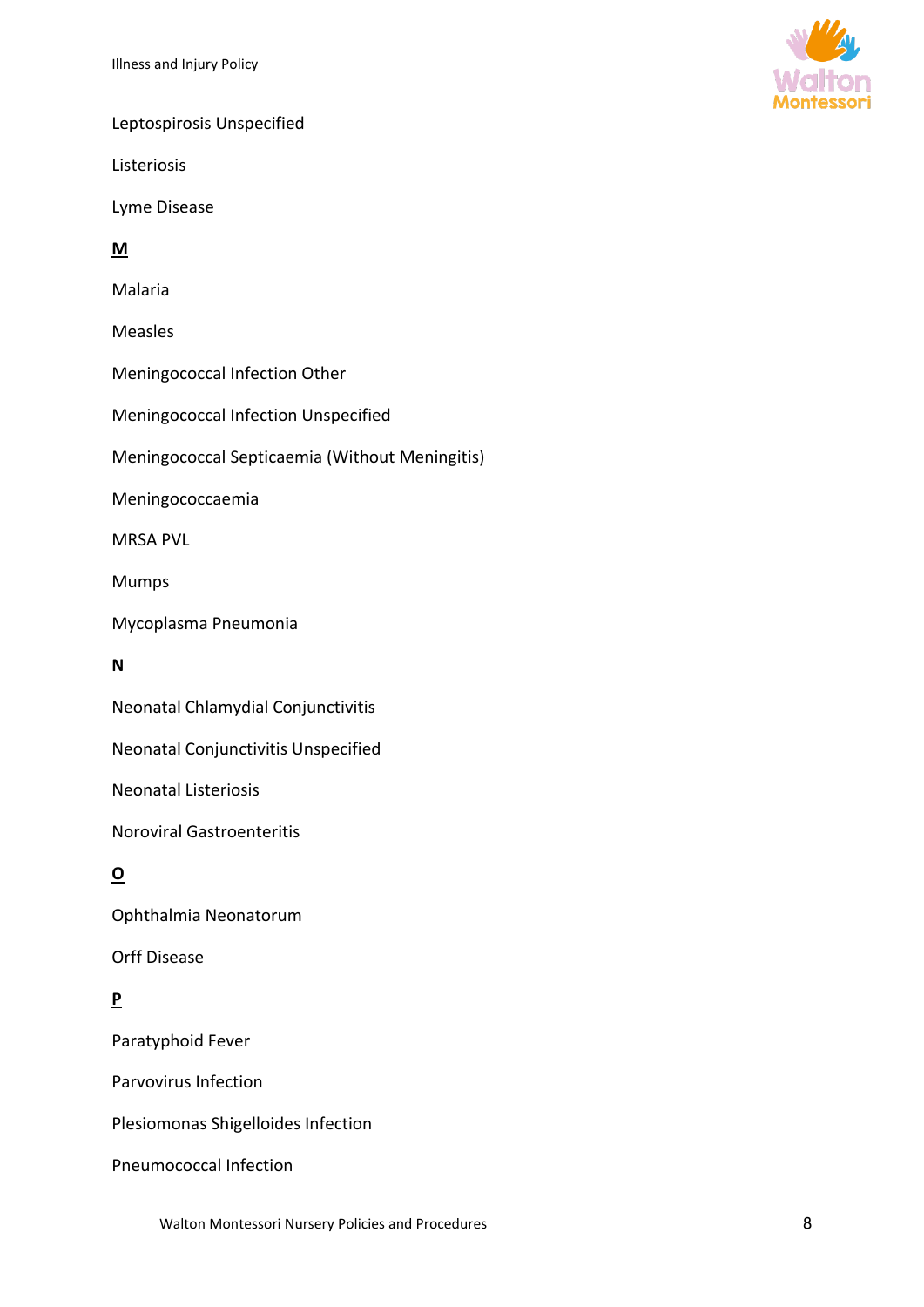

Pneumococcal Pneumonia

Pneumococcal Septicaemia

Pneumonia

Pseudomonas Infection Other Than Pneumonia

Psittacosis

PVL-Associated Staphylococcal Infection

PVL Pyomyositis

PVL Septicaemia

PVL Spectic Arthritis

PVL SSTI

#### **Q**

Q Fever

#### **R**

Rabies

Respiratory Syncytial Virus Infection

Rotaviral Gastroenteritis

Rotavirus

Rubella

#### **S**

Salmonellosis

Scabies

Scarlet Fever

Schistoma Haematobium

Schistosomiasis Unspecified

Severe Acute Respiratory Syndrome (MERS-CoV)

Shigella Flexneri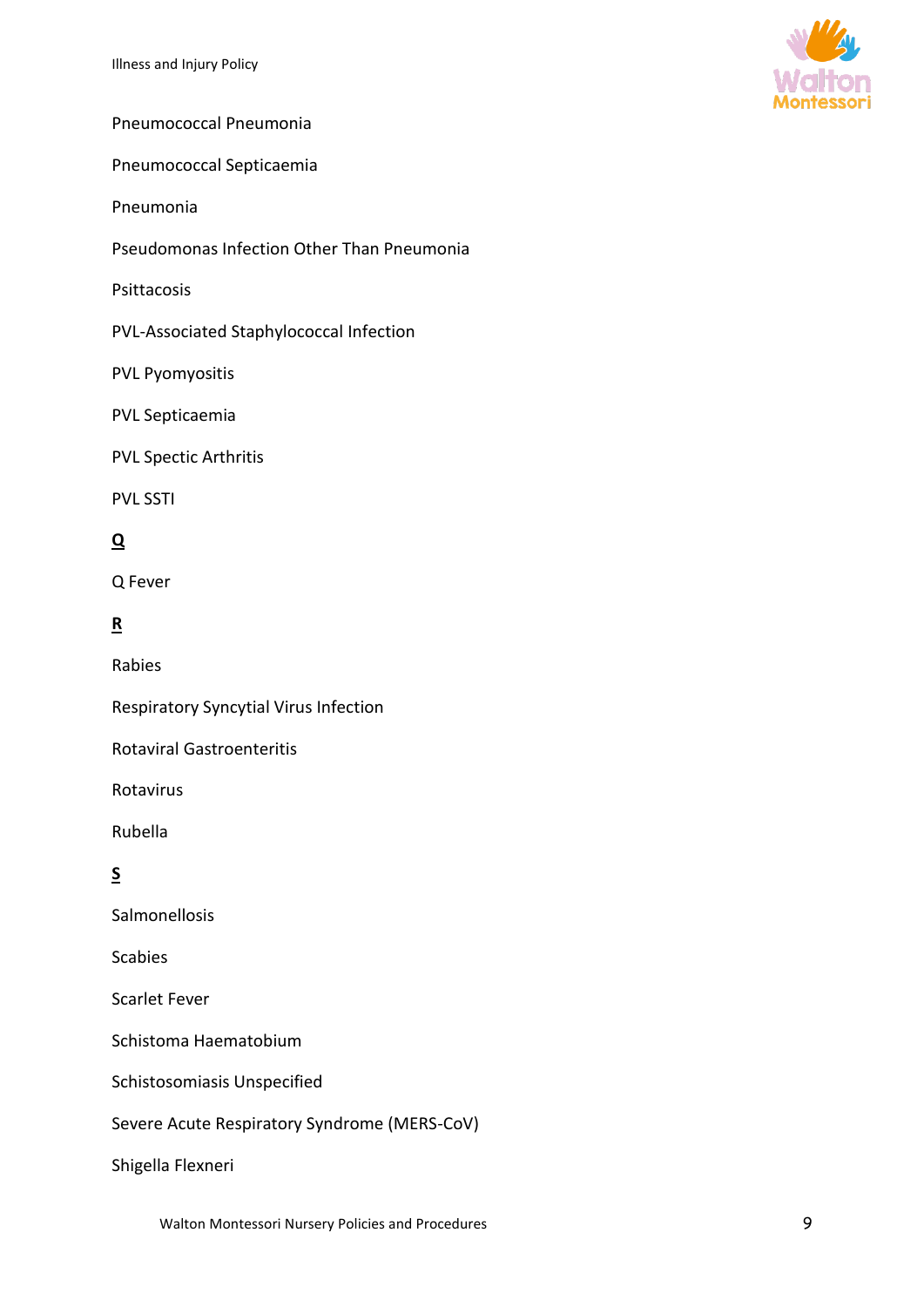Shigella Sonnei

Shigella Sp

Shigellosis

Shingles

Staphyococcal Infection Unspecified

Staphylococcus Aureus

Streptococcal Group A Necrotizing Fasciitis

Streptococcal Group A Other Invasive Infection

Streptococcal Group A Septicaemia

Streptococcal Infection Unspecified

Streptococcal Pharyngitis

Streptococcus Group A

Swine Influenza Swine Influenza

#### **T**

Taeniasis

**Tetanus** 

Toxic Effect Of Lead

Toxic Effect Of Other Specified Substance(s)

Toxic Shock Syndrome

**Trichinellosis** 

Typhoid Fever

Typhus Fever

#### **U**

Unidentified Rash

Unidentified Respiratory Illness